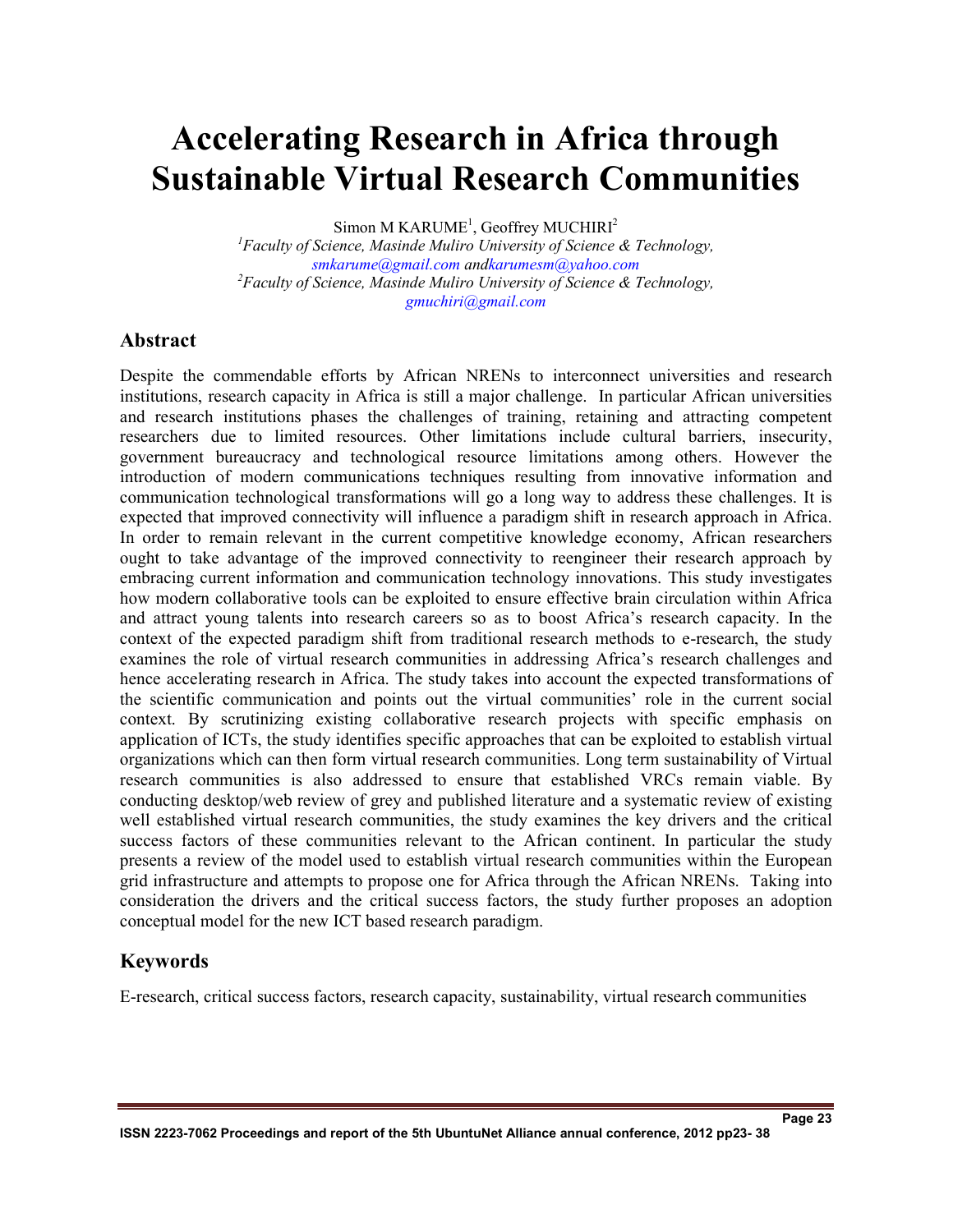## **1. Introduction**

Increased visibility of NRENs and NREN activities in Africa indicate that African governments have recognized the importance of Science and Technology (S&T) and ICT in bridging the scientific divides, reducing poverty and ensuring socio-economic development so as to achieve the Millennium Development Goals (MDGs). The rate at which ICT infrastructure initiatives are taking off either through international funding or institutional initiatives is commendable and an indicator of readiness of African universities and research institutions to embrace ICTs in their work. The AfricaConnect Initiative for instance aims to support the establishment of the regional backbones facilitating connection of the ready African NRENs to the global resources. It will also support capacity building in the not yet ready communities and establish a few demonstrators illustrating the value of the investment. There are other initiatives supporting the establishment of NRENs. These initiatives have been catalyzed by the deployment of submarine cables along the African coast and the rapid development of mobile phone networks. The effects of the ICT infrastructure projects are quite visible one being the drastic change in the connectivity status of the African continent. This has resulted to increased adoption of internet technology as a communication and information dissemination tool. Dissemination of internet as a communications and information access system, and increased use of other computer-based communications and information technologies, transforms a society to a net society, generating a new culture referred to as cyberculture. cyberculture refers exclusively to social relationships that are placed in virtual reality, or cyberspace, using computers (Machando & Reis, 2007). As noted by Machando, 2002, cyberspace is an immense network composed of computers, telecommunications, programs, interfaces and data, forming an intricate base of dynamic and interactive information. It represents the maximum expression of new forms of human communication, generated by the development of computation technologies and data transmission (Machando, 2002, p.2). Cyberspace encourages a style of independent relationship from geographic places. The virtual environment presented by the cyberspace makes it possible for people to communicate simultaneously, independent of where they are. This renders the distance and time between the information sources useless. According to Santos (2004) people do not need to dislocate themselves because it is the data that travels. For the author, these changes bring new requirements, strategies and actions on the part of institutions facing the dissemination of information, opening up new possibilities for the performance of professionals and users of the sector.

## **2. Background : Research capacity Challenge in Africa**

Factors that constitute research capacity includes: individual skills developed in research work quality of the research environment, funding, adequate infrastructure, research incentives and time available to the researcher among others (Akilagpa, 2004). With regard to funding, expenditure on research by African government remains relatively low compared to other parts of the world (Kiburi et al, 2012) although policy development and discussions have focused on ST&I in the recent times. As a result dependency on external donor funds for research activities is quite high. It is worth noting that African governments are waking up to the fact that Science and Technology (S&T) and ICTs are key drivers in bridging the scientific divides, reducing poverty and ensuring socio-economic development so as to achieve the Millennium Development Goals (MDGs) however, the little efforts they are making towards funding research in this direction are being outstripped by growth around the world, leaving African research poorly funded by comparison as depicted in table 1(Nordling 2010, Kiburi et al, 2012).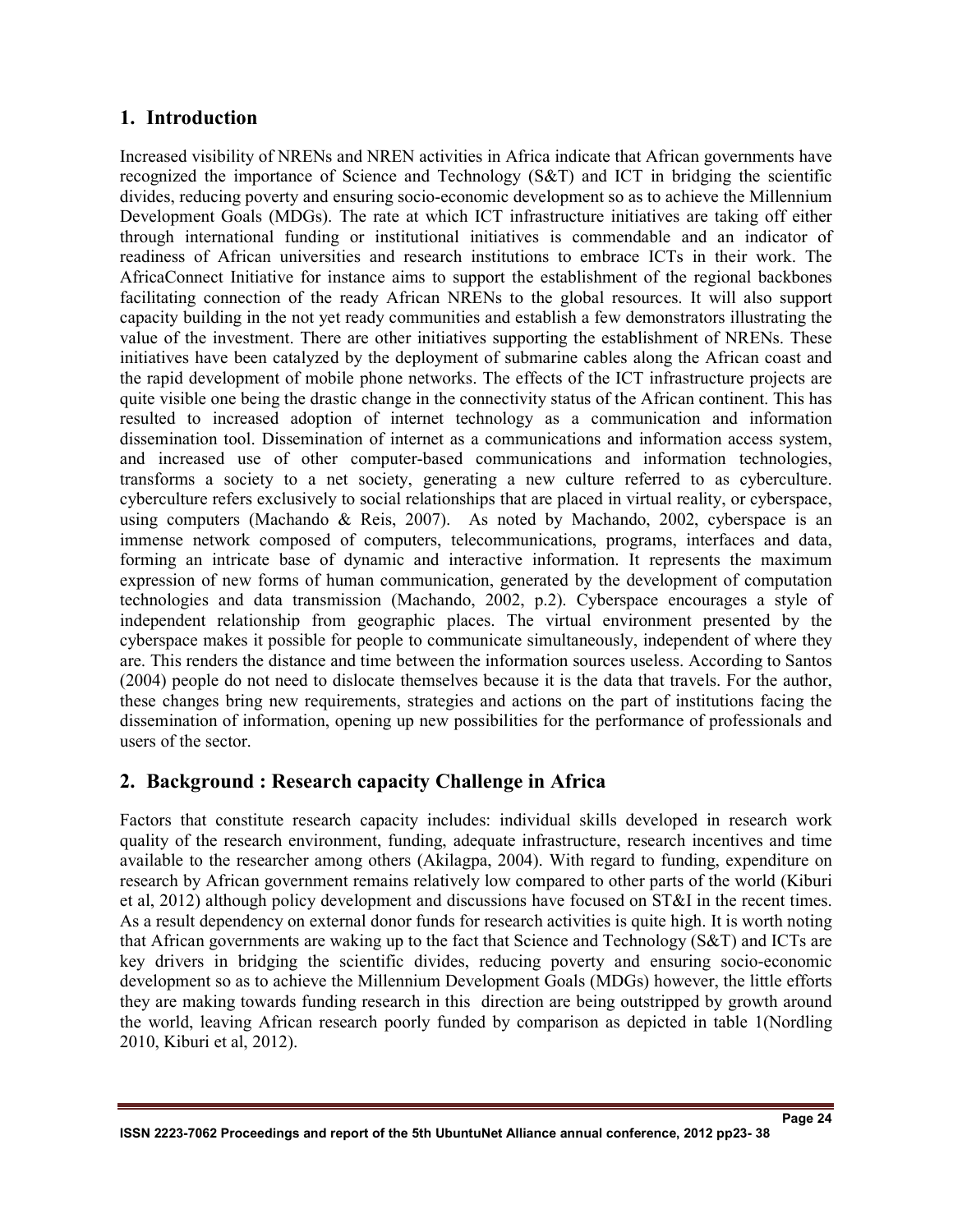**Table 1: Gross annual expenditure on research and development and proportionate number of researchers in selected regions and countries. (PPP\$: purchasing power parity in USD; SSA‡: Sub-Saharan countries excluding South Africa) (Nordling, op cit )** 

|                | PPP\$) | <b>GERD</b> per researcher (thousand<br>Researchers per million in habitants |          |          |
|----------------|--------|------------------------------------------------------------------------------|----------|----------|
|                | 2002   | 2007                                                                         | 2002     | 2007     |
| North America  | 204.8  | 251                                                                          | 4527.30  | 4654.30  |
| European Union | 176.1  | 194.7                                                                        | 2,420.30 | 2,727.70 |
| Japan          | 167.3  | 207.9                                                                        | 5,071.60 | 5,548.10 |
| China          | 48.7   | 73.7                                                                         | 629.1    | 1,071.30 |
| <b>SSA</b>     | 57.1   | 64.1                                                                         | 51.3     | 60.3     |

As can be seen from table 1 there is a relationship between resource allocation and number of researchers. It is clear from the table that Africa lags behind in resource allocation and consequently number of researchers. According to Nordling (op cit), majority of sub-Saharan African countries spend an average of just 0.3% of their GDP on science and technology. This is far below the 1% promised in 1980 and in 2005 by African governments. This scenario has resulted to African dependence on foreign funders and aid agencies. The donor-driven research landscape is quite fragmented and needs more domestic drivers.

As noted by Akilagpa (2004), every society needs to insure the existence of viable indigenous knowledge systems, i.e. local institutions, structures, and cadres which, in combination, are able to access knowledge from all sources including external and home-grown as well as traditional and modern. The knowledge systems should then be able to synthesize accessed knowledge, adapt it, and generally make it usable by local communities and agencies under local conditions. The inadequacy of such systems in Africa is both cause and effect of the continent's knowledge poverty and deepening material deprivation.

Other than limited funding, brain drain as a result of lack of research incentives has cost Africa valuable research personnel. Brain drain in the context of this paper refers to both internal and external. According to the Merriam-Webster online dictionary 'brain drain' is the departure of educated or professional people from one country, economic sector, or field for another usually for better pay or living conditions. Where the departure of skilled persons involve emigration from one country to another this is termed as external brain drain (Teferra, 2000) whereas departure of skilled persons from one economic sector or field to another is termed as internal brain drain. Both types of brain drain are quite prominent in Africa and have contributed to reduced research capacity in Africa as depicted in figure 1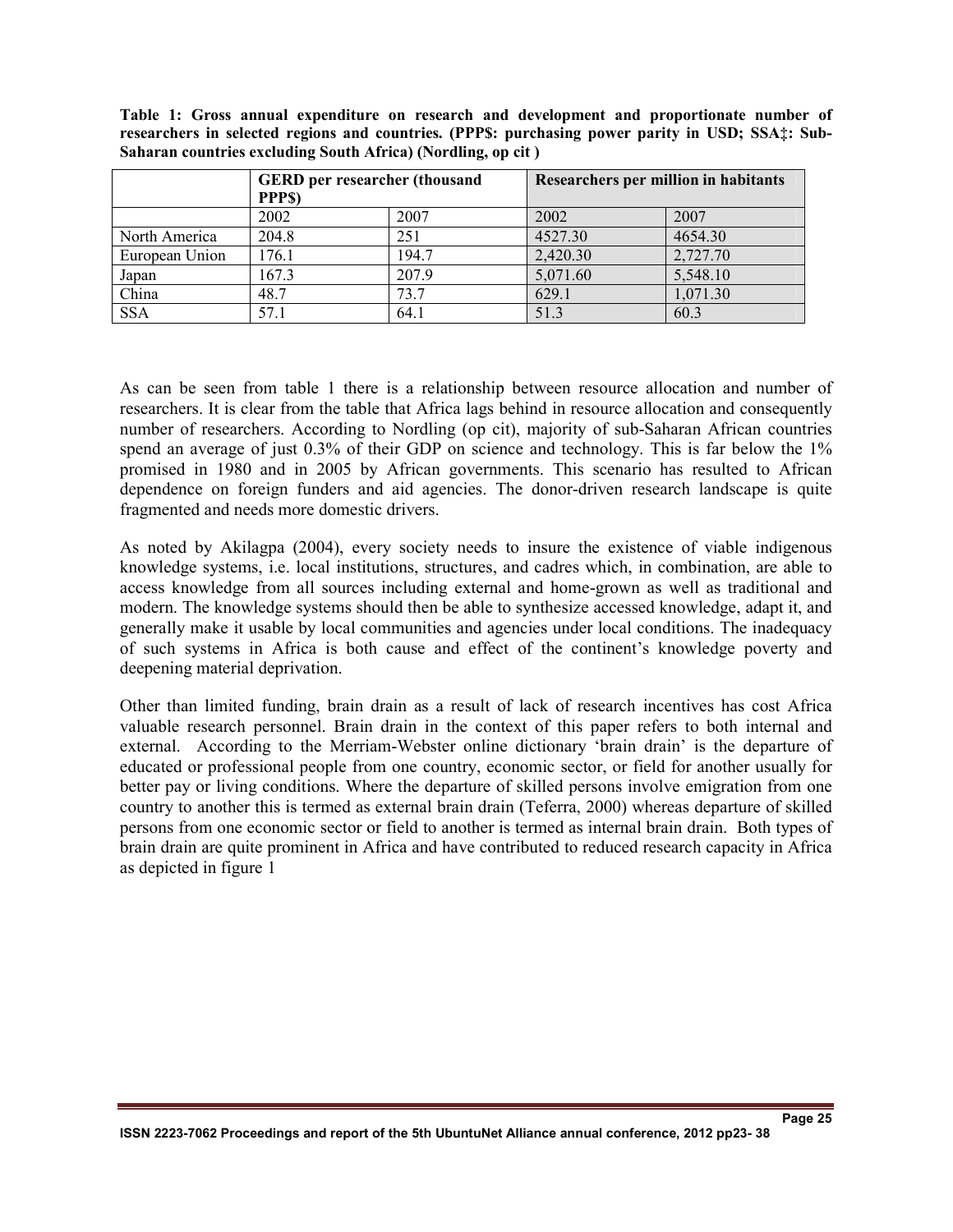

Figure 1 number of researchers across the population (Nordling 2010)

## **3. Addressing Research capacity Challenge in Africa**

Efforts to address research capacity challenge in Africa include: raising the capacity of individual researchers so as to build a critical mass of competent researchers, improvements in the research environment and research capacity development (Akilagpa, 2004).

Improving the Research Environment: Introducing Virtual Research Environments to support e-Research

According to Carusi & Reimer (2010) a virtual research environment (VRE) is an electronic webbased environment for: a) access to data, tools, resources; b) collaboration with other researchers or institutions at intra- and inter-institutional levels as well as; c) preserving data and other outputs. Similarly Jansen W. (2006) defines a Virtual Research Environment as a set of online tools, systems and processes to enhance the research process. From both these definitions a VRE aims to provide researchers with the tools and services they need to do research efficiently and effectively as well as manage the increasingly complex range of tasks involved in doing research.

e-Research is the use of information and communication technologies to do better research and to do research collaboration better. e-Research enables researchers to draw on perspectives and resources from a range of participants, in order to develop new insights and new solutions to complex problems. It involves the use of technology to draw people together, where technology is the facilitator to researcher collaboration (Monash University, 2008).

To improve Africa's research environment, African NRENs have come out strongly to uplift connectivity of Universities and research institutions. This has facilitated connection of these institutions to off-site research centres internationally. Quite outstanding is UbuntuNet Alliance's effort to interconnect all NRENs in eastern and southern Africa with other regional RENs of the world. From these efforts the alliance is a notable participant in key EU FP7 e-infrastructure projects including: GLOBAL, ERINA4Africa and CHAIN (Banda, 2011). The latest engagement of the Alliance is the AfricaConnect project whose aim is to establish a high-capacity Internet network for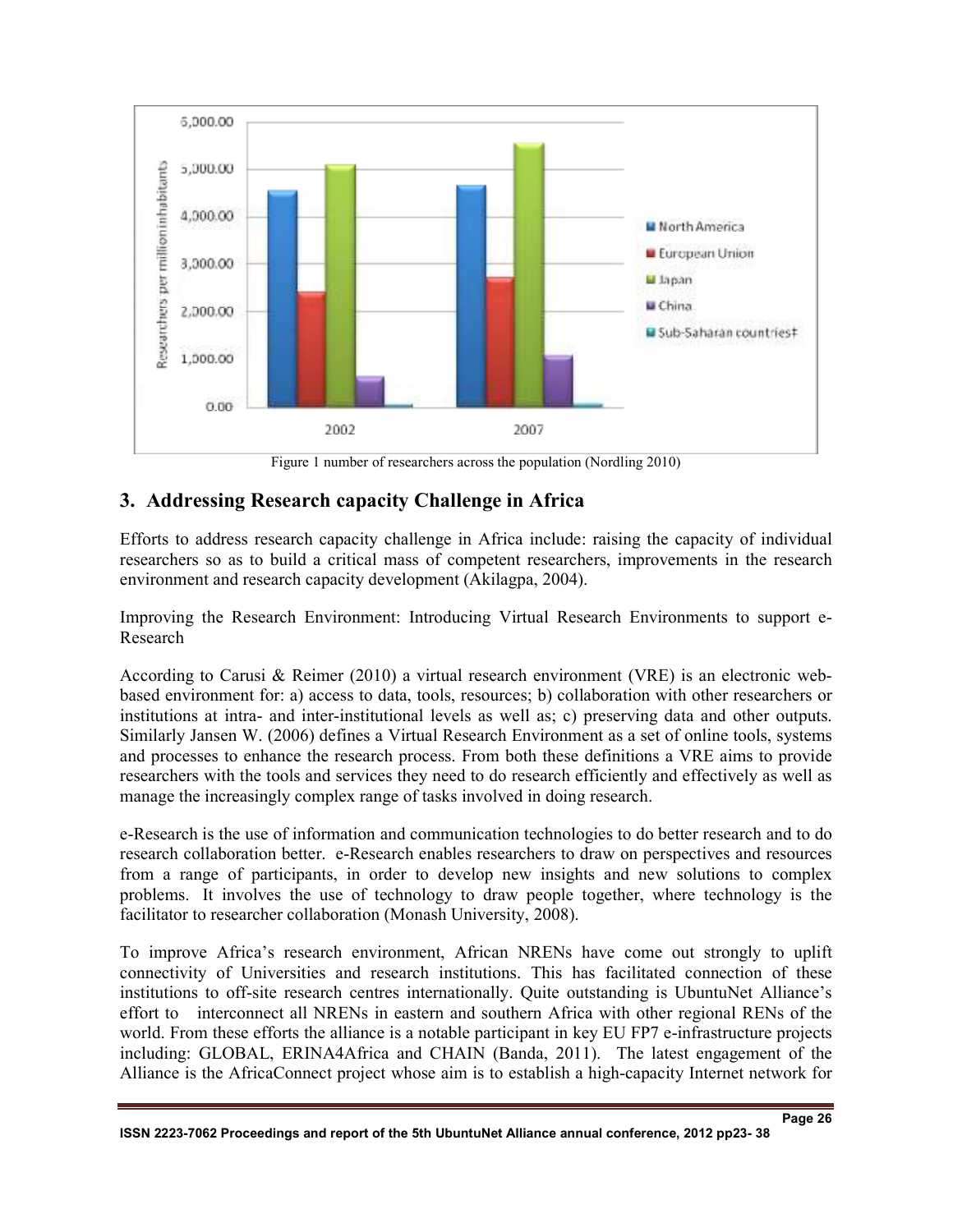research and education in Southern and Eastern Africa to provide the region with a gateway to global research collaboration (AfricaConnect, 2012). By interconnection with its pan-European counterpart GÉANT as depicted in figure 2, AfricaConnect will allow researchers, educators and students across the region to collaborate among themselves and to engage in joint projects with their peers in Europe and other parts of the world (AfricaConnect, 2012).



Figure 2: REN interconnection through UbuntuNet (Banda, 2011)

This approach to improving the research environment is gradually transforming the research community to a net community, generating a new research cyberculture. As noted by Machando  $\&$ Reis (2007) cyber culture refers to social relationships that are placed in cyberspace, using computers. This transformation is expected to result to a paradigm shift in research approach in Africa.

## **4. Research Collaborations Through ICT enhanced Research Environment**

Never has international collaboration been more important in all disciplines than in the 21st century. The growth of Cyber-infrastructure projects reflects a trend towards scientific collaboration. Among the factors that motivate research collaboration are high cost of conducting scientific research as a result of expensive scientific equipment and the improved modes of communication. Collaboration enables researchers to conduct scientific research cost effectively by making use of a pool of resources from different organizations. Current e-Infrastructures activity efforts in Africa and globally aim to empower researchers with an easy and controlled online access to facilities, resources and collaboration tools, bringing to them the power of ICT for computing, connectivity, storage and instrumentation (European Commission, 2012). This allows for instant access to data and remote instruments for performing computer simulations. Access to online collaboration tools has enabled research collaborations across geographical, disciplinary and organizational boundaries necessitating formation of virtual research communities (VRC).

For a long time, researchers in Africa have not been well integrated into the social network of scientists. Research networks are important for receiving criticism of one's work, having access to the most recent, unpublished work of other scientists in one's field as well as having access to resources and funding Wray(2002). To integrate the African researcher into the social network of scientists, In the recent times there have been deliberate efforts to establish ICT supported research collaboration. For instance the brain gain project and the HP catalyst projects put specific emphasis on research projects utilizing distributed computing environment to collaborate. The HP catalyst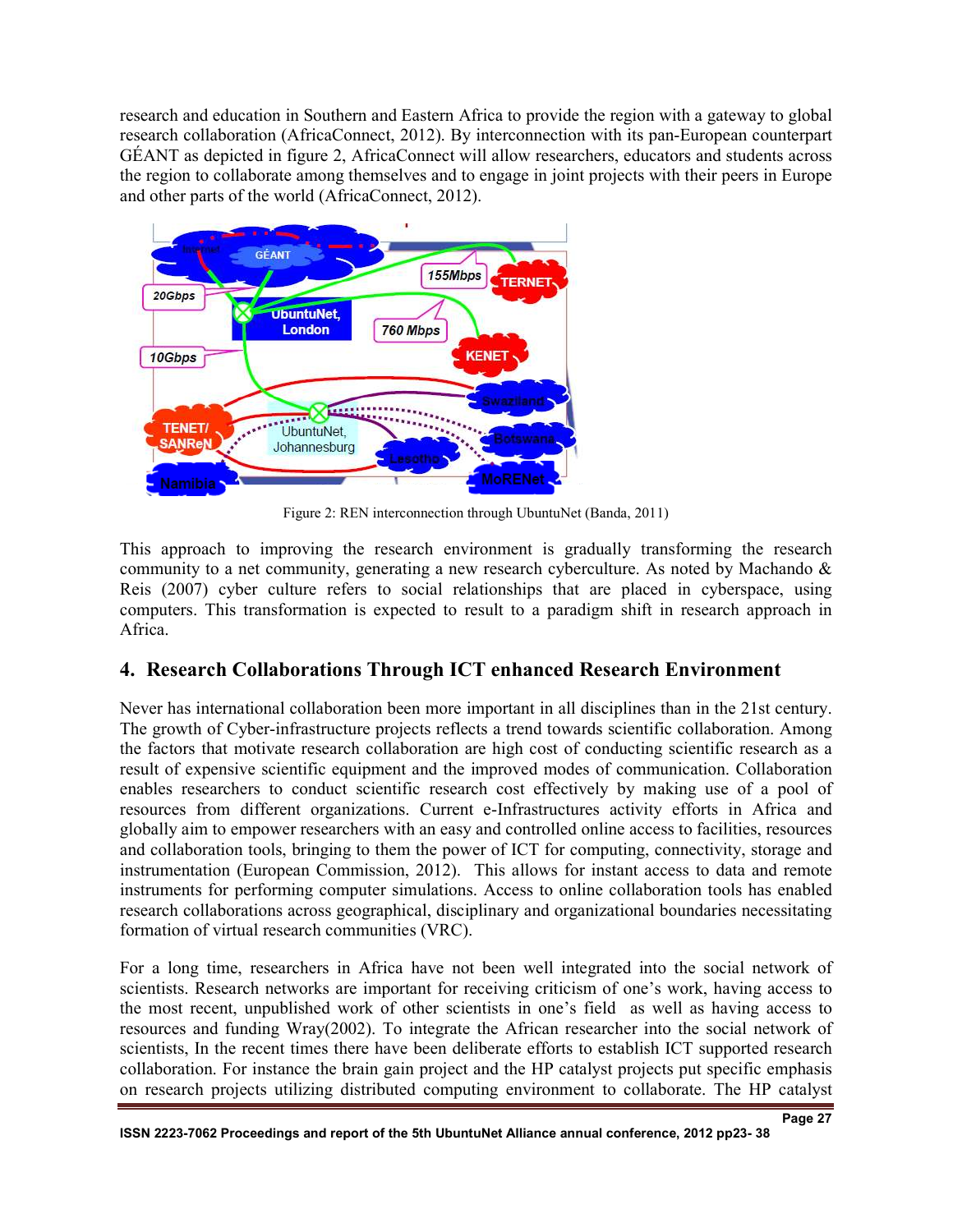project global collaborator consortium of the year 2011 aimed to enable students to participate in collaborative problem-solving to address urgent social challenges using the power of collaborative grid computing. The brain gain project purposed to promote experts collaboration in Africa and the Arab with the help of advanced information and distributed computing technologies (grid and cloud computing). Participating institutions from Africa in the two projects are summarized in Table 2 (Karume & Omieno, 2011).

| <b>Country/Region</b> | <b>No of HEIs</b> | No of projects    |                     |  |
|-----------------------|-------------------|-------------------|---------------------|--|
|                       |                   | <b>Brain Gain</b> | <b>HP-</b> Catalyst |  |
| <b>West Africa</b>    |                   |                   |                     |  |
| Ghana                 | $\mathbf{1}$      | $\mathbf{1}$      |                     |  |
| Nigeria               | 1                 | 1                 | 1                   |  |
| Senegal               | $\mathbf{1}$      | 1                 |                     |  |
| <b>Burkina Faso</b>   | $\overline{1}$    | $\overline{2}$    | $\theta$            |  |
| Côte d'Ivoire         | 1                 | $\mathbf{1}$      |                     |  |
| Sub total             | 5                 | 6                 | $\mathcal I$        |  |
| North Africa          |                   |                   |                     |  |
| Morocco               | 1                 | 1                 |                     |  |
| Tunisia               | $\mathbf{1}$      | 1                 |                     |  |
| Egypt                 | $\overline{1}$    | $\overline{0}$    | 1                   |  |
| Algeria               | 1                 | 1                 |                     |  |
| Sub total             | $\overline{4}$    | 3                 | 1                   |  |
| <b>Central Africa</b> |                   |                   |                     |  |
| Cameroon              | $\overline{c}$    | $\overline{2}$    | $\theta$            |  |
| Sub total             | $\overline{2}$    | $\overline{2}$    | 0                   |  |
| <b>East Africa</b>    |                   |                   |                     |  |
| Ethiopia              | 1                 | 1                 |                     |  |
| Kenya                 | 3                 | $\overline{2}$    | $\overline{2}$      |  |
| Uganda                | $\overline{2}$    | $\overline{2}$    | $\overline{0}$      |  |
| Sub total             | 6                 | $\overline{5}$    | $\overline{2}$      |  |
| <b>South Africa</b>   |                   |                   |                     |  |
| Zimbabwe              | $\mathbf{1}$      | $\mathbf{1}$      |                     |  |
| South Africa          | $\overline{3}$    | $\boldsymbol{0}$  | 3                   |  |
| Sub total             | $\overline{4}$    | $\overline{2}$    | 3                   |  |
| <b>Total</b>          | 21                | 17                | $\overline{7}$      |  |

**Table 1: summary of number of higher education institutions and the number of e-research projects involved in the UNESCO-HP brain gain and HP catalyst initiatives source: (Karume & Omieno 2011).** 

Collaboration analyses carried out by Adams et al (2010) using Research Performance Profiles data in InCite reveals clusters of countries with the strongest partnerships. There is a Striking relationship between Table 2 by Karume & Omieno (2011) and the Visual interpretation of collaboration diagram by papers published (figure 3) in that all the participating countries in the Brain Gain and HP distributed computing projects are represented in the collaboration profile by papers published.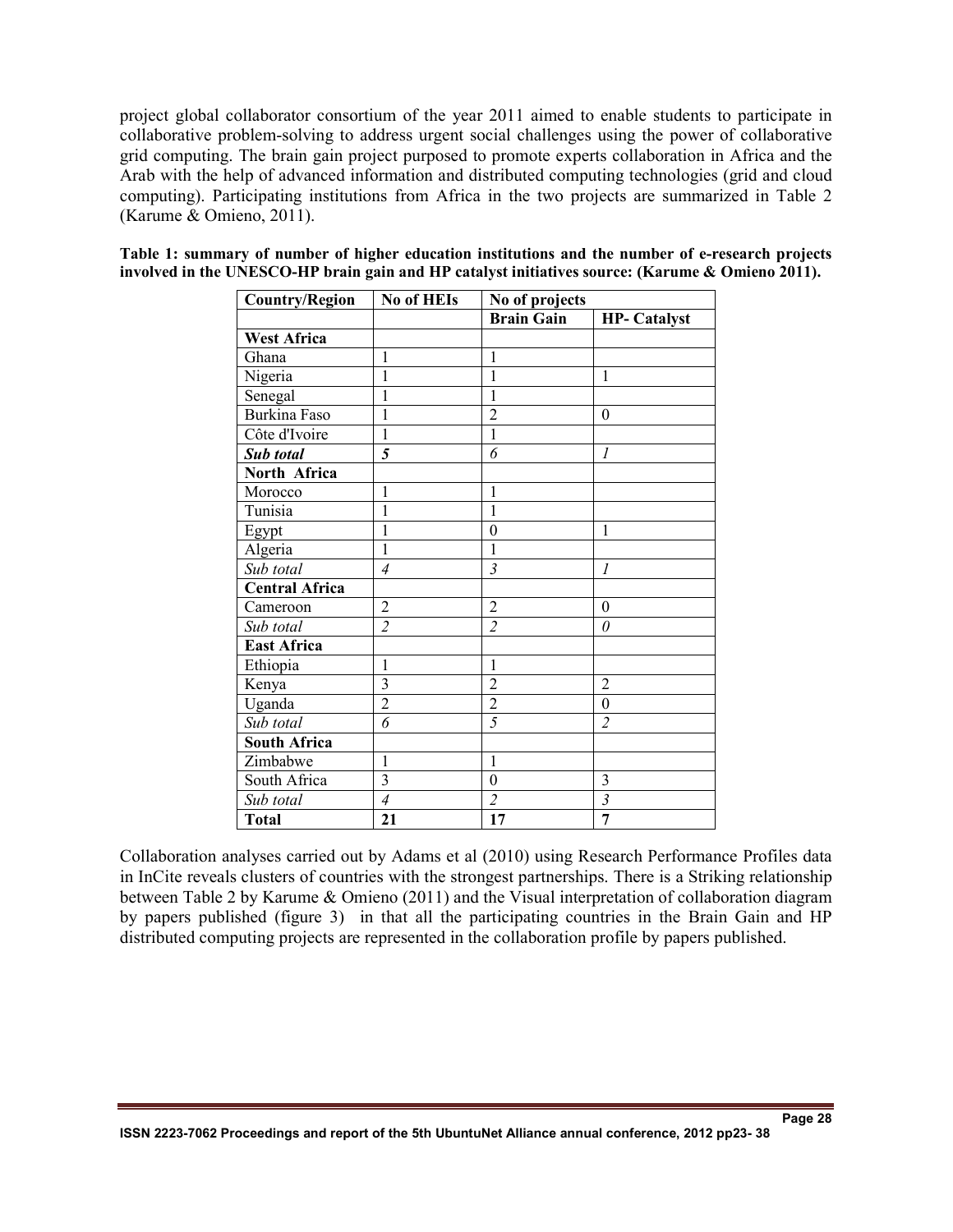

Figure 3: Visual interpretation of collaboration, by papers published: Source Adams et al (2010)

This observation reveals a trend towards research networking through ICT enhanced research environments. It can be construed that where research networks are strong research output is observable. ICT based collaborations result to emergence of research networks which are key to addressing Africa's research capacity. As noted by Akilagpa, 2004, collective or networked ongoing research provides an irreplaceable opportunity for the experience of each member of a team or network to complement and help raise the capacity of others. For young and mid-career researchers such participation, especially under the mentorship of senior colleagues, constitutes the most effective form of research capacity development.

#### **5. From Informal Research Networks to Structured Virtual Research Communities**

From the observation in the previous section the power of research networking in uplifting research capacity need not be overemphasized. It is clear from table 2 and figure 3 that active participants in research networks generate a fair amount of intellectual property goods. This is the reason why the author seeks to move the concept of research networks in Africa a notch higher to semi-structured research communities. Existing research networks in Africa are quite informal most of them arising out of opportunities. Often research networks spring from Calls for proposals by donors and the constitutions of members in the network is defined by the constraints in the Calls for proposal documents. Such networks evolve rather subconsciously and are likely to disintegrate once the donors pull out resulting to a decline in the observed intellectual property output. With the recent commitment by African governments to promote research in science and technology by increasing funding (Nording 2010), there is need to be more conscious and inject some structure in the formation of research networks. Donors attempt to put some structure in the emerging networks by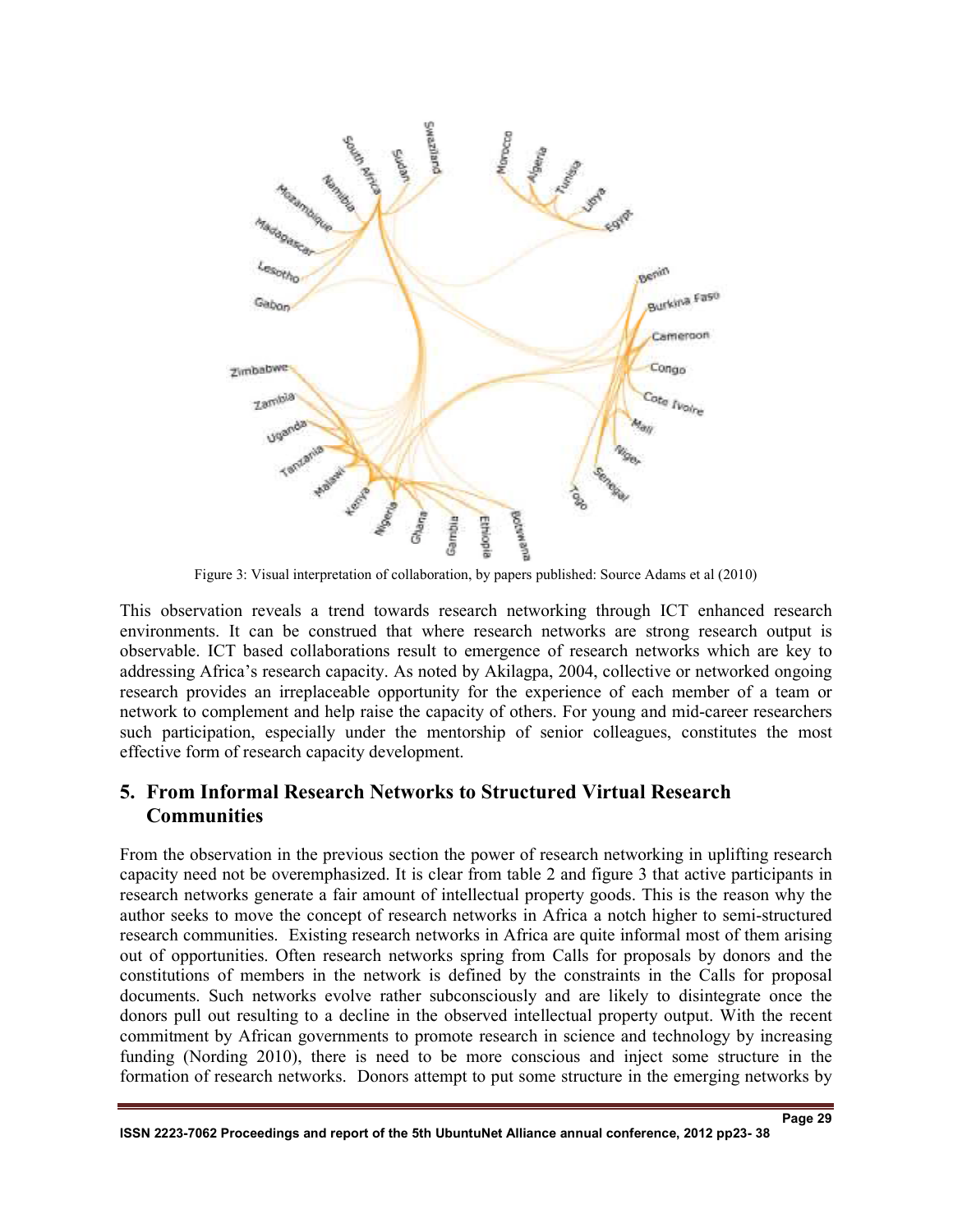placing specific constraints in the call for proposal documents. These constraints then serves to bring together researchers with common interest.

#### **6. Networks vs. Communities vs. Teams**

The distinction between these types of social interactions between researchers can best be understood by looking at how communication in each is structured. As noted in section 3.2 improved modes of communication is one factor that have favoured research collaborations. Communication is a key factor in collaboration. Efimova (2009) notes that communication in distributed teams can be viewed in horizontal and vertical axis. The horizontal axis regards what triggers communication either a common goal or an opportunity. The vertical axis regards the pre-arrangeness of communication either informal or structured. Figure 4 illustrates how a distributed team communication differs from a co-located team communication based on these two axes.



Figure 4: Communication in co-located and distributed teams

This concept can be used to explain the distinction between the different types of social constructions in e-Research. As depicted in figure 5 (Efimova, 2010), social constructions in e-Research can be put into three categories team, community and network. A team is about working together closely and requires strong ties to get things done. It is goal oriented and structured. A community on the other hand constitutes of a mix of stronger and weaker ties that help to open up and share local practices is semi-structured but still has lots of connection where one uses an opportunity of being together with other experts to ask for solutions for a problem. There is enough commonality and trust to hold people together and enough diversity to support learning. A network is informal more opportunity-based and there is not much in terms of shared goals and recurrent conversations, the ties are weak or latent. However, there is enough connectivity and opportunities to communicate that result in cross-fertilization and emergent ideas and practices.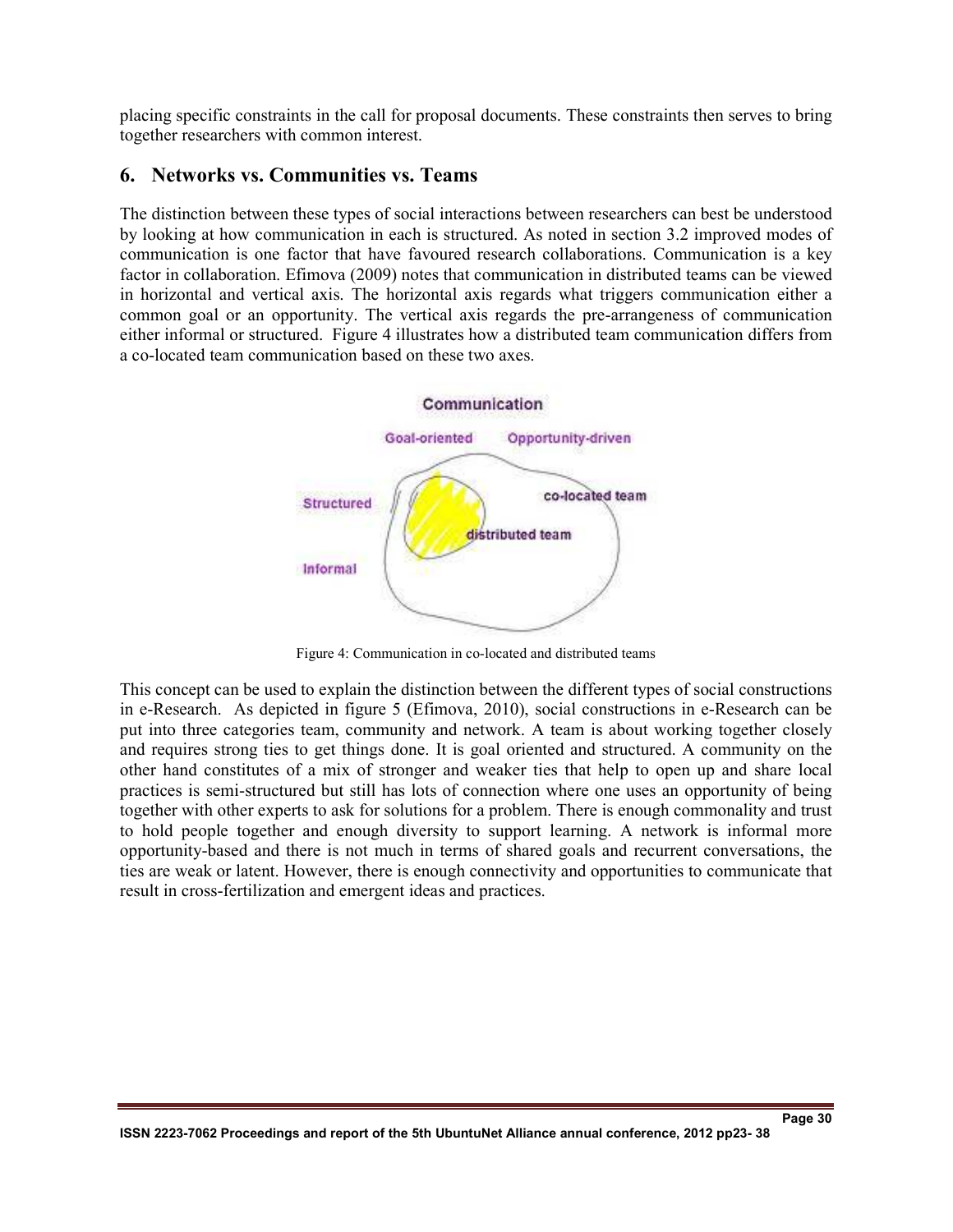

Figure 5: Core communication forms for teams, communities and networks source: (Efimova, op cit)

Many research networks in Africa are founded on donor fund opportunities and there is need to transform them to research communities which are not entirely opportunity driven but have other common factors that hold members together. As noted by Shih, J. L. et al. (2012), with appropriate technologies, informal communication and formal idea exchange can be transformed into collaborative knowledge creation. Collaborative activities such as sharing data and knowledge as well as having discussions around the content create valuable asset for research groups.

## **7. Building a virtual research community**

Innovative online collaborative tools are helping researchers work in harmony and learn together at a distance (Krishna & Singh, 2008). Due to convenience, more and more researchers are choosing virtual forms of collaboration. Collaborative tools range from text-based e-mail to complex online meeting tools.

Virtual Research Communities (VRCs) are widely dispersed groups of researchers that potentially span different disciplines in different organizations working together in"collaboratory". The Dutch SURFfoundation, defines a"collaboratory"as a virtual research environment that enables researchers based in different locations to work together and share their knowledge and facilities, thus enriching and speeding up both national and international research.

The process of forming virtual research community has been investigated by various scholars. In their study to explore the factors that affect formation of an inter-professional Virtual Community of Practice (VCoP) from which to promote clinical education research, Butson et al, (2012) notes that members contribution during the initial phase of any pre-structured virtual community of practice is crucial so as to overcome the consumption-construction dilemma. Members decide on the community's value during the initial phase. If the community cannot offer added value, members who engage are likely to consume for a time and then leave. This observation concurs with Duggan (2002) view of virtual community membership. According to Duggan, community membership is not an event, but a process, that entails members transformation from stranger to passer-by to lurker to participant and finally to regular. Since only a small percentage of people make the conversion from step to step, it is important to hold on to as many as possible.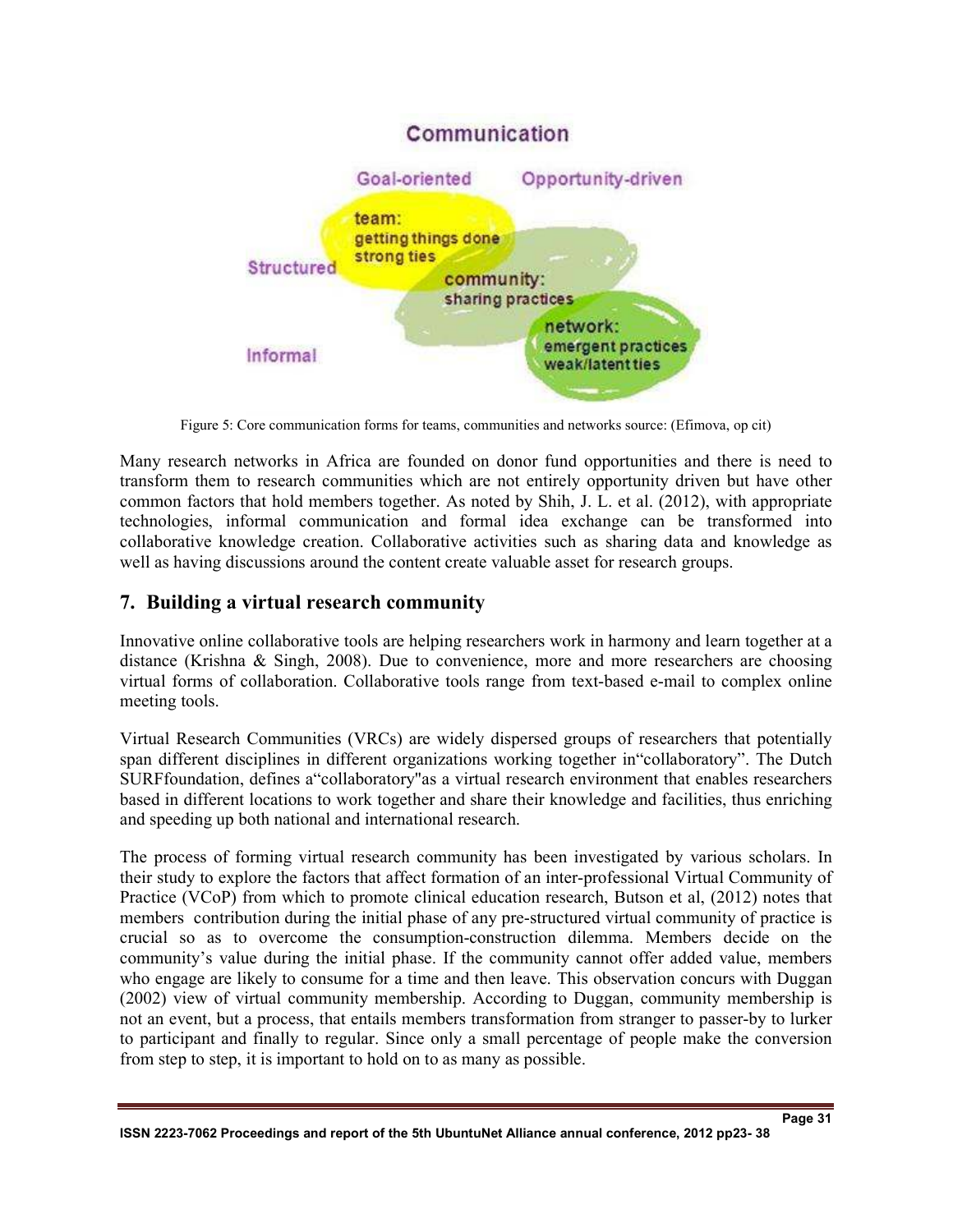Urquhart et al (2010) in their study to evaluate the development of virtual communities of practice that support evidence based practice, notes that development of a community of practice is characterized by the following four stages: (1) Building stage (Constructs communal memory and context: learning about one another; building a common vocabulary; creating roles; beginning repertoires); (2) Engaged stage (Promotes access and learning: building trust, loyalty, and commitment; providing outreach; telling community stories; encouraging contribution to the knowledge base); (3) Active stage (Supports collaboration: engaging members in work groups or collaborative working with others; using analytical and decision making tools) (4) Adaptive stage (Creates new products: founding of more communities; responding to environmental changes).

Boetcher et al (2002) while discussing the importance of a virtual community in the Full Circle Associates website outlined the following five steps of building a virtual community: (1) identify community purpose or goal; (2) identify the target audience; (3) think about the interaction tools to serve the purpose and audience and how to structure the space ; (4) think about how to facilitate the community; (5) build the community; (6) draw in the members; (7) nurture the community.

Butson et al, (2012), adopted the four stage cycle by Urquhart et al (2010) to investigate virtual community of practice for clinical research. They attributed poor uptake in the early stages of the project to lack of a clear purpose, incentives and benefits resulting to early-stage confusion. From this conclusion and findings it is clear that in the process of forming a virtual community steps one and two suggested by Boetcher et al (2002) are critical. It seems that in the clinical education virtual community research the investigators began by identifying the tool i.e step 3 and proceeded to build the community without clear purpose and some form of governance structure.

#### **8. Lessons from EGI**

An investigation of the EGI model of forming and integrating VRCs in the EGI ecosystem reveals a blend of the four stage cycle by Urquhart et al (2010) and the seven steps by Boetcher et al (2002). According to EGI.eu (2012) VRCs are self-organised research communities which give individuals within their community a clear mandate to represent the interests of their research field within the EGI ecosystem. They can include one or more virtual organisations and act as the main communication channel between the researchers they represent and EGI. Virtual organizations (VOs) are groups of researchers with similar scientific interests and requirements, who are able to work collaboratively with other members and/or share geographically, dispersed computing resources and expertise. In this arrangement virtual organization represent a unit within which the issue of purpose and audience are addressed. This is a fundamental unit that understands the needs of the constituent members and generates requirements which are given to EGI to incorporate in the technology infrastructure. A clear governance structure is put in place through formation of user community boards (UCB) which links VRCs to EGI. Partnerships with individual VRCs are established through a Memorandum of Understanding (MoU). Following the accreditation process and final agreement, VRCs can access the computing resources and data storage provided by the EGI community through open source software solutions. VRC members can store, process and index large datasets and can interact with partners using the secured services of EGI's production infrastructure. Figure 6 summarizes the process of forming new user communities in EGI and integrating them in the system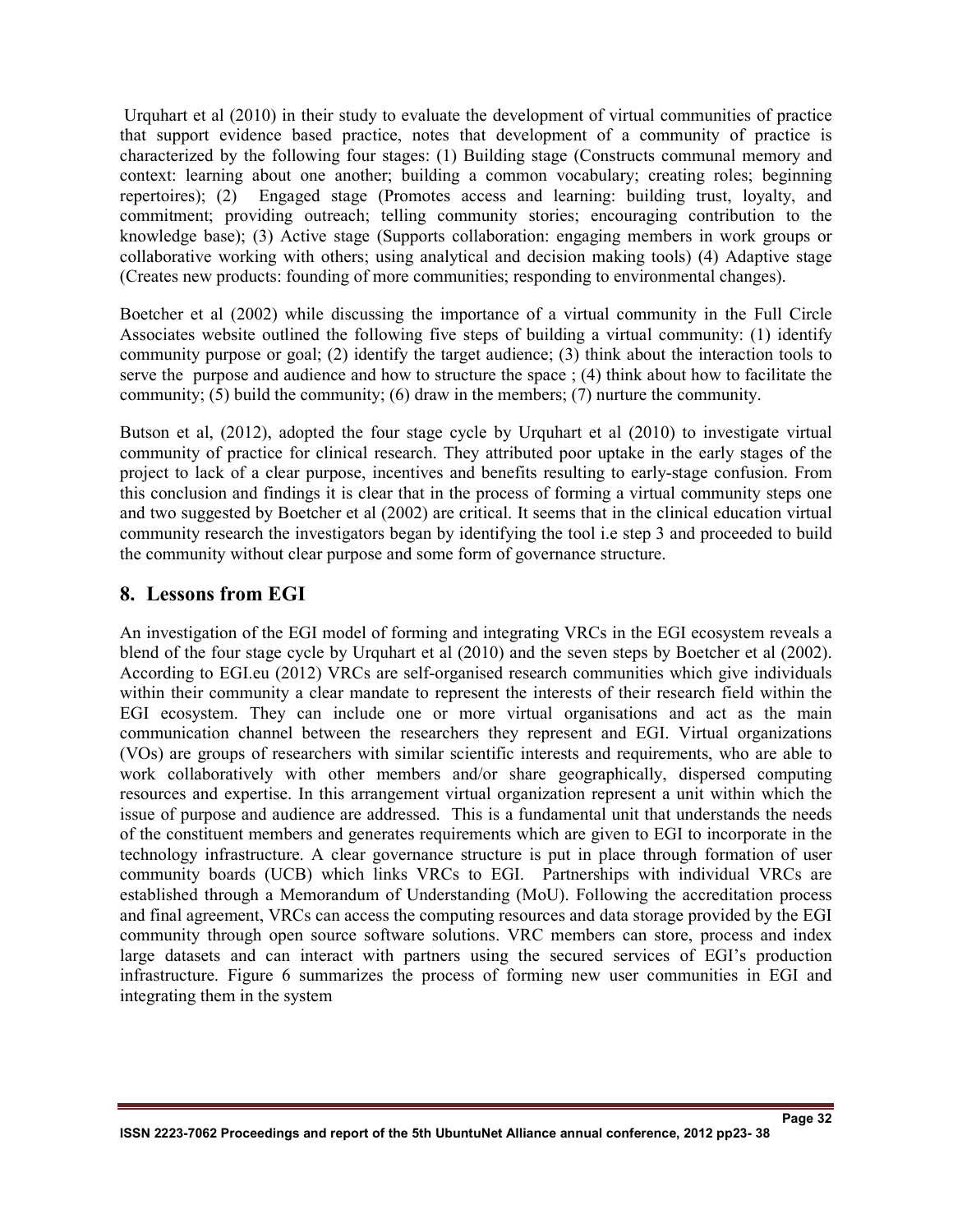

Figure 6: Forming new user communities: gathering new requirements adopted from Szabolcs (2011)

Further EGI user communities exist within an established operational policy framework. Policy development within EGI is coordinated by policy groups. A policy group is an internal EGI.eu body created to define policies and procedures within a specific functional area including: technology, operations, user community, policy and administration. They are responsible for developing EGI.eu's strategic and operational policy framework and, thus, for ensuring the stability and availability of a European generic e-Infrastructure (EGI.eu, 2012). The user community board constitutes of representatives from virtual research communities and steers the policy matters affecting the user community. Other policy groups focus on technology, security and management among others.

## **9. Building Sustainable Virtual Research Communities: Critical Success factors**

The concern of sustainability is long term existence of a product, a service or an entity. Long term existence of virtual research communities is dependent on factors ranging from personal characteristics of constituent members to technology related factors. For their survival VRCs need to be founded on a firm technology base. As can be seen from the EGI case in section 4.3, the technology base constitutes of an expert team that takes up emerging VRCs technical requirements and integrates them in the existing infrastructure. EGI has established clear policy framework to steer the entire e-infrastructure. As noted in the previous section the policy forming process is organized into specific areas placed under policy groups. The user community policy is steered by the user community board and user services advisory group. Clear governance structure is visible with a Virtual organization being headed by a VO manager. VRC representatives form a user community board which links VRC to the wider EGI. As noted by the EGI strategy and policy officer Holsinger (2012) in the EGI blog there is no such thing as a free lunch - sustainability costs! Coordinating and maintaining a quality infrastructure costs time and money. The seed money to fund EGI came from the European Union but as the bloger puts it there is need to consider having the beneficiaries of the EGI resources chip in financially for the infrastructure survival.

From the above observations, the following key success factors for VRCs can be identified: (1) strong technology base; (2) Clear purpose and goals; (3) a clear policy framework; (4) a good governance structure; (6) a clear mechanism for forming new VRCs or joining existing ones; (5)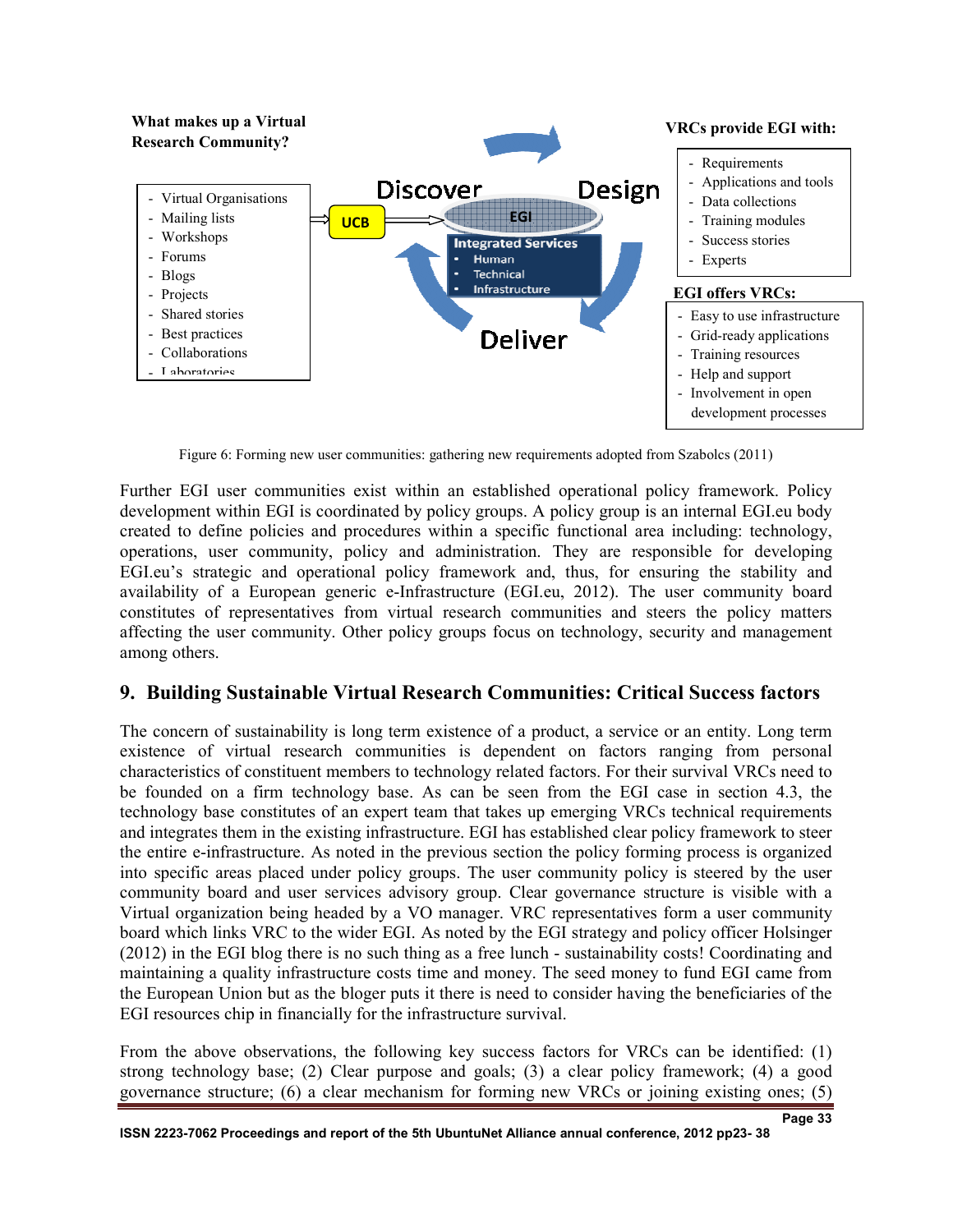proper funding mechanisms. These factors other than funding are reflected in the empirical study of the emergence of the Open Philosophies for Associative Autopoietic digital ecosystems (OPAALS) as a virtual team and a community of practice by Bräuer et al (2009). The study highlights the following factors to ensure a sustainable community building: (1) usage common of language; (2) Choice of an effective media to facilitate the collaboration processes; (3) shared understanding regarding particular concepts;(4) a well elaborated communication etiquette; (5) a governance founded on a shared role understanding; (6) a concrete community enlargement strategy for research partners; (7) policies that concern the joining and leaving of the community and access to resources. The issue of language does not arise in the EGI since all participating countries use English as the common language media.

## **10.Establishing Sustainable Virtual Research Communities in Africa: A Conceptual Framework**

Through the lessons learnt from EGI community and the OPAALS research, this study proposes a conceptual framework for: (1) upgrading existing research networks to virtual research communities and; (2) forming new virtual research communities. The proposed framework is summarized in figure 7. As depicted by the framework VRCs ought to be established on a strong technology base and supported by two key pillars namely a clear policy framework and funding strategy. The other supporting factors contribute to the establishment and the survival of the VRCs in the long run.

|                     | <b>Policy Framework</b>                                                                                                   |                                                                                                      |                                                                                   |
|---------------------|---------------------------------------------------------------------------------------------------------------------------|------------------------------------------------------------------------------------------------------|-----------------------------------------------------------------------------------|
| Framework<br>Policy | define goals/purpose<br>and Identify audience:<br>leverage existing<br>networks/collaborations<br>(VOS)                   | <b>Communication</b><br>etiquette:<br><b>Negotiate</b><br>communication<br>channels and<br>protocols | <b>Coordination:</b><br>establish<br>governance<br><b>structure</b>               |
|                     | <b>Community building</b><br>and collaborations<br>process: Selecting<br>collaborating tools-<br><b>VRE's</b>             | <b>Virtual</b><br>research<br>community                                                              | <b>Community</b><br>enlargement<br>strategy                                       |
|                     | <b>Capacity building</b><br><b>Strategy: Community</b><br><b>Support Workshops,</b><br>training and awareness<br>raisning | <b>Technical</b><br><b>Support</b><br><b>Services</b>                                                | <b>Provide</b><br>Funding strategy<br>technical team<br>with new<br>requirements: |
|                     | A Firm Technology base through NRENs                                                                                      |                                                                                                      |                                                                                   |

Figure 7: framework for VRC adoption

The policy frame work is critical as a pillar since it defines rules of engagement within and across VRCs. It addresses all the factors responsible for building and maintaining the VRC including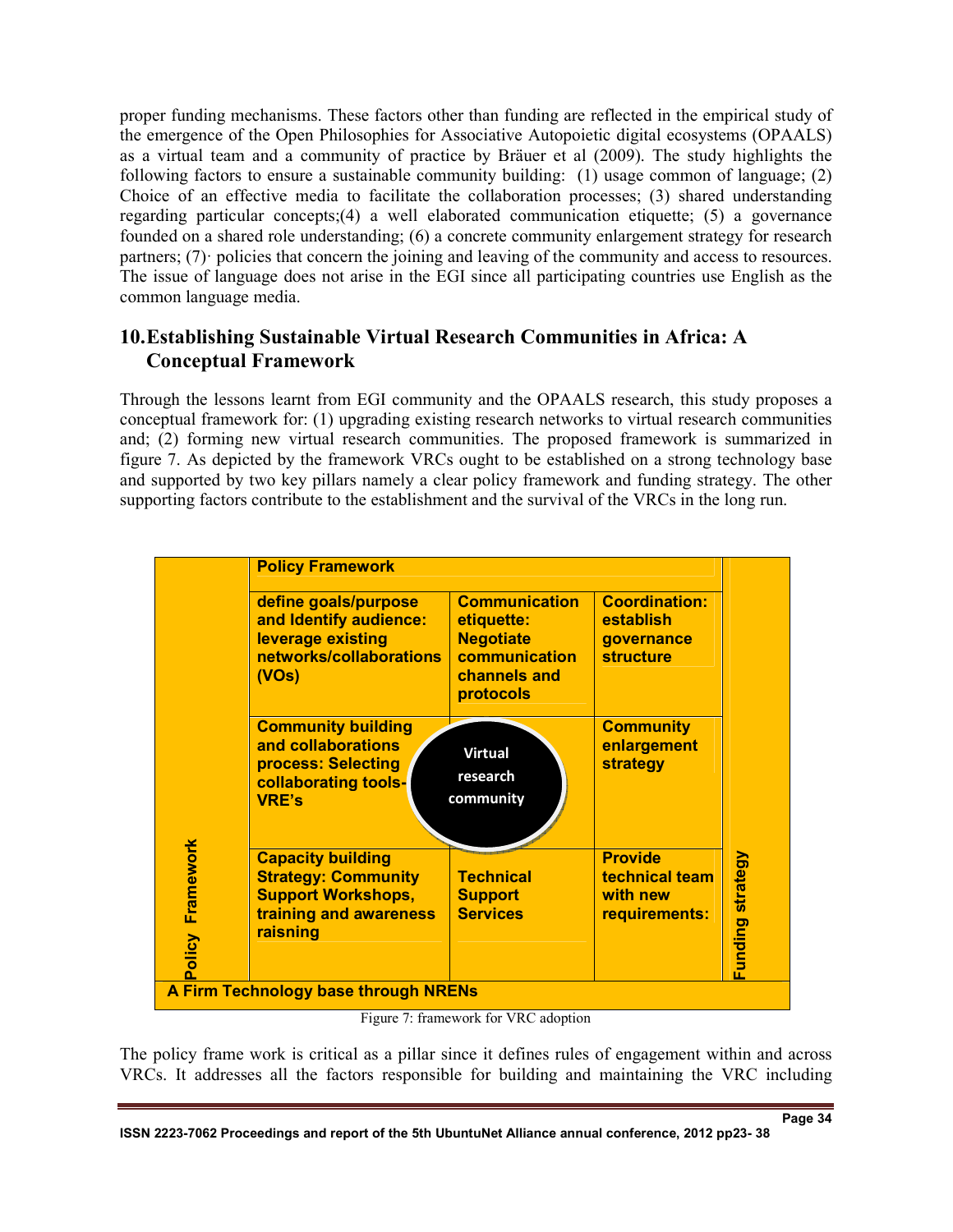technology and the funding strategy. The funding strategy is vital particularly to sustain a quality infrastructure. A firm technology base is crucial to provide computational resources for virtual experiments, simulations and a means of communication and collaboration as noted by Bos et al (2008), the technical infrastructure has to be scalable enough to accommodate new technologies. Uniformity in the infrastructure is recommended. NRENs are doing a good job to this end though coordinating bodies like UbuntuNet. Having clear purpose and goal to guide the VRCs is important as it defines the reason for the existence of the VRC. A clear purpose/goal will help members to know why they are there, how they can contribute, and what they can expect from the community. A purpose helps to define the target audience of the community. Establishing communication etiquette upfront will help shape a culture of good interaction among members as noted by Preece (2000), participation policies in online communities vary from tacit assumptions and rituals to formal protocols, rules, and laws that guide people's interactions. The governance structure defines the decision making process in the virtual research community it also provides leadership and moderation mechanisms which are critical to the success of online communities (Gray, 2004). Once the structures and the rules of engagement are clear the process of building the community need be established. Wenger et al. (2009) suggest that for a community to be successful there is need to offer a variety of opportunities for sharing knowledge and resources, for collaborating, and for networking. The process of building the VRC will entail the choice of a suitable VRE that is rich enough to promote an effective social presence that will encourage members to become more engaged. This is very important in the early stages of community formation. A key enabler for knowledge sharing in online communities is usable community software (Ardichvili, 2008) thus usability should be taken into consideration when selecting a VRE. Once formed the community requires a clear strategy to retain members and expand it so as to remain afloat. To effectively utilize the technology infrastructure there is need to put in place proper training and awareness raising mechanisms. Survival of the VRCs is dependent on a well informed technical team to provide required technical services by the VRC members. User requirements for systems evolve over time and new ones emerge there is need to have a requirement gathering strategy that will help identify new user requirements and integrate them in the technology infrastructure.

## **11.Conclusion**

The benefits of research networking have started to become visible on the African continent with collaborating countries generating a proportionate amount of intellectual property goods. However the sustainability of the collaborations hangs in the balance as most of them have arisen as a result of donor fund opportunities. It is likely that after the donors pull out these networks will collapse due to lack of strong ties. There is need to strengthen the research network ties and this can be achieved by applying a virtual research community adoption framework to transform the networks to research communities. Already groups of researchers working collaboratively on specific areas exist and these can be perceived as virtual organizations. NRENs are pulling resources together within and without countries through deployment of cloud services. To move VOs to VRC level there is need to map existing networks which constitute VOs and identify VREs that can support the VRCs.

#### **References**

AfricaConnect website (2012), http://www.africaconnect.eu/Project/Pages/Home.aspx, [accessed on 5/11/2012].

Adams, J. King, C. & Hook, D. (2010) Global research report Africa, Thomson Reuters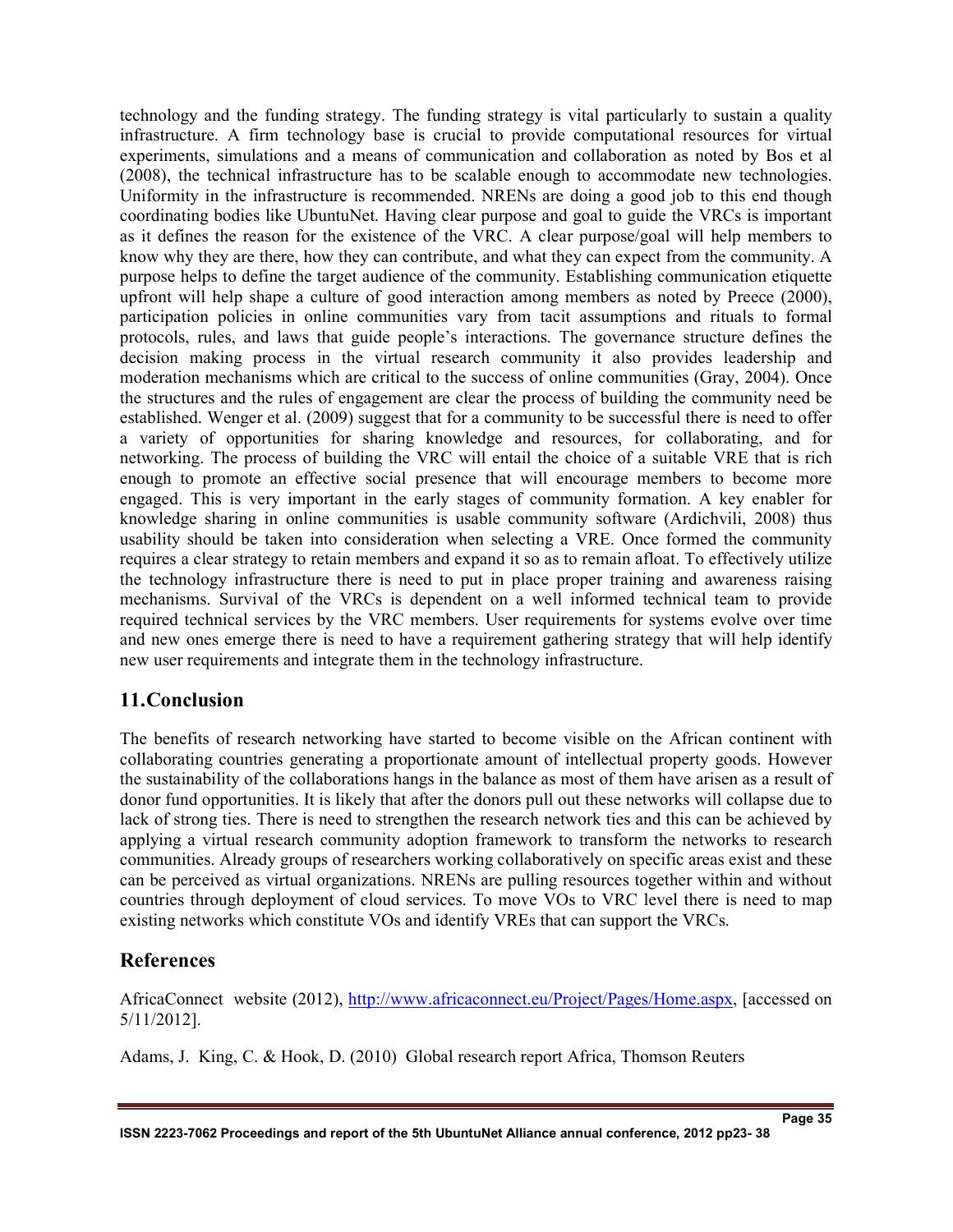Ardichvili, A. (2008). Learning and knowledge sharing in virtual communities of practice: Motivators, barriers, and enablers. Advances in Developing Human Resources, 10(4) pp. 541–554.

Banda, Tiwonge M, (2011) Conference on the Role of e-Infrastructures for Climate Change Research 16-20 May 2011, Trieste

Boetcher, S. Duggan, H. & White, N.(2002), "What is a Virtual Community and Why Would You Ever Need One", http://www.fullcirc.com/community/communitywhatwhy.htm, [accessed 11/11/2012].

Bos, N., Olson, J., & Olson, G. (2008). Science on the Net. Collaboratory for Research on Electronic Work (CREW). URL: http:// http://soc.ics.uci.edu/Resources/SOC-HCIC-Paper.pdf [October 8, 2010].

Bräuer, M. Steinicke, I. & Zeller, F.(2009) WP10: Sustainable Research Community Building in the Open Knowledge Space. Del10.9 - Self-reflection of community building, communication and collaboration processes in the NoE OPAALS Project Contract n° IST-034824, http://files.opaals.eu/OPAALS/Year 3 Deliverables/WP10/D10.9.pdf, [accessed 11/11/2012].

Butson, R., Hendrick, P., Kidd M., Brannstrom, M. & Hedberg M. (2012) Journal of Research in Interprofessional Practice and Education Vol. 2.3 pp. 320-338

Duggan, H. (2002) "Getting and Retaining Members in a virtual community", http://www.fullcirc.com/community/retainmembers.htm, [accessed 11/11/2012].

Efimova, L.(2009), Shrunken communication in distributed teams: the egg of communication Mathemagenic , http://blog.mathemagenic.com/2009/12/09/shrunken-communication-in-distributedteams/, [accessed 10/11/2012].

Efimova, L.(2010), Teams, communities and networks in terms of communication forms. Mathemagenic, http://blog.mathemagenic.com/2010/02/08/teams-communities-and-networks-interms-of-communication-forms/ , [accessed 10/11/2012].

European Commission (2012 ), community research information and development service, einfrastructures, http://cordis.europa.eu/fp7/ict/e-infrastructure/ [accessed 8/11/2012].

European grid infrastructure (2012), Virtual research communities http://www.egi.eu/community/vrcs/, [accessed 11/11/2012].

Gray, B. (2004). Informal learning in an online community of practice. Journal of Distance Education, 19(1) pp. 20–35.

Holsinger (2012), No such thing as a free lunch - Sustainability Costs!, http://www.egi.eu/blog/2011/04/12/no\_such\_thing\_as\_a\_free\_lunch\_sustainability\_costs.html, EGI blog, [accessed 12/11/2012].

Karume S. & Omieno K. (2011)Synergizing E-infrastructures Initiatives to Foster e-Research in Higher Education Institutions in Africa, *Journal of Emerging Trends in Computing and Information Sciences*,. 2:. 11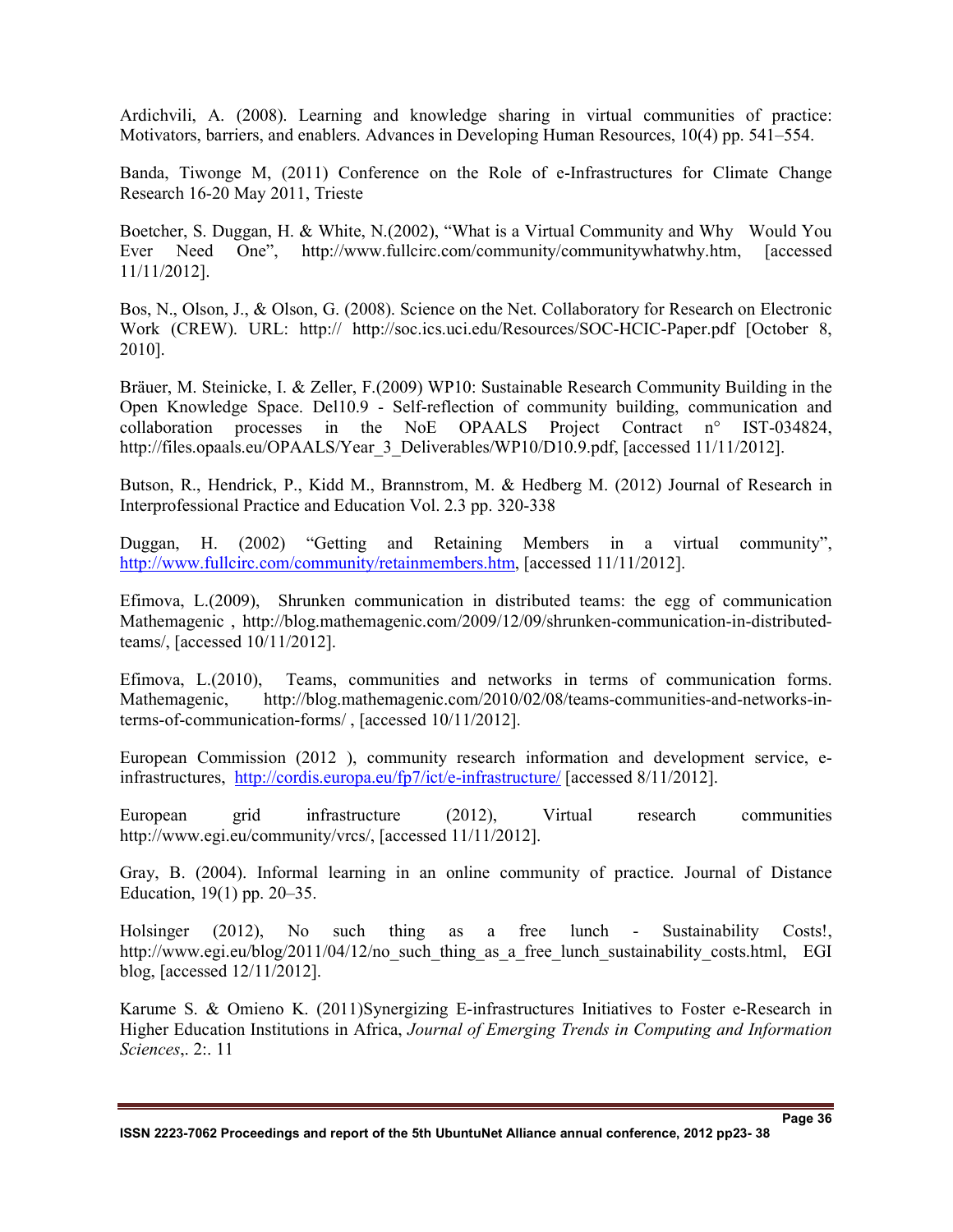Kiburi, J., Ngigi, D. & Githiru, M. (2012), 'Impact of Recent Reforms in Science and Technology in Kenya: the case of Public Research Funding', *Association for the Development of Education in Africa for its Triennale Meeting*, Ouagadougou, Burkina Faso, 2012

Krishna, B. & Singh, M.D. (2008), Building Virtual Research Communities Using Web Technology, *Sourcebook of Models for Biomedical Research*, Humana Press, Online ISBN 978-1-59745-285-4 , pp. 759-762

Machando, J.A.S. (2002)*"Cyberespaço e esfera tecno-social: uma reflexão sobre as relações humanas mediadas porcomputadores.*" Available at: <http://cibersociedad.rediris. es/congreso/>. [Accessed: November 3, 2012].

Machando R. & Reis M.(2007), "Electronic Journal of Communication Information and Innovation in Health Rio de Janeiro,v.1, n.2,pp.250-254, Jul.-Dec., 2007

Merriam-Webster online dictionary, http://www.merriam-webster.com/dictionary/brain%20drain [accessed on 5/11/2012].

Monash University, (2008), "What is e-Research?"

http://www.monash.edu/eresearch/about/whatis.html, [accessed on 5/11/2012]

Nordling, L. (2010) *International weekly journal of science*, , Nature Publishing Group.

Palmer, C. L. (2001). *Work at the Boundaries of Science: Information and the Interdisciplinary Research Process.* Boston: Kluwer

Preece, J. (2000). *Online communities: Designing usability, supporting sociability*. New York: John Wiley.

Santos, P.X. (2004) *A dimensão política da disseminação da informação através do uso intensivo das tecnologias da informação e comunicação: uma alternativa à noção de impacto tecnológico. Datagramazero*, Rio de Janeiro, v.4, n.5, p.1-13, Aug. 2004. Bimensal. Available at: <http://www.dgzero.org/ago04/>. Accessed: 2 Jun. 2006.

Sawyerr, A. (2004), "African Universities and the Challenge of Research Capacity Development", JHEA/RESA Vol. 2, No. 1, 2004, pp. 211–240 Boston College & Council for the Development of Social Science Research in Africa 2004 (ISSN 0851–7762)

Shih, J. L., Nuutinen, J., Hwang, G.J. & Chen N.S. (2012) Building Virtual Collaborative Research Community Using Knowledge Management Approach, Knowledge Management & E-Learning: An International Journal, Vol.2, No.3. ISSN 2073-7904, EISSN 2073-7904

SURFfoundation (Dutch) http://www.surffoundation.nl/en/themas/openonderzoek/collaboratories/Pages/Default.aspx , [Accessed 10/11/2012].

Szabolcs, H. (2011) The European Grid Infrastructure and the EGI-INSPIRE Project, einfrustructure summer school